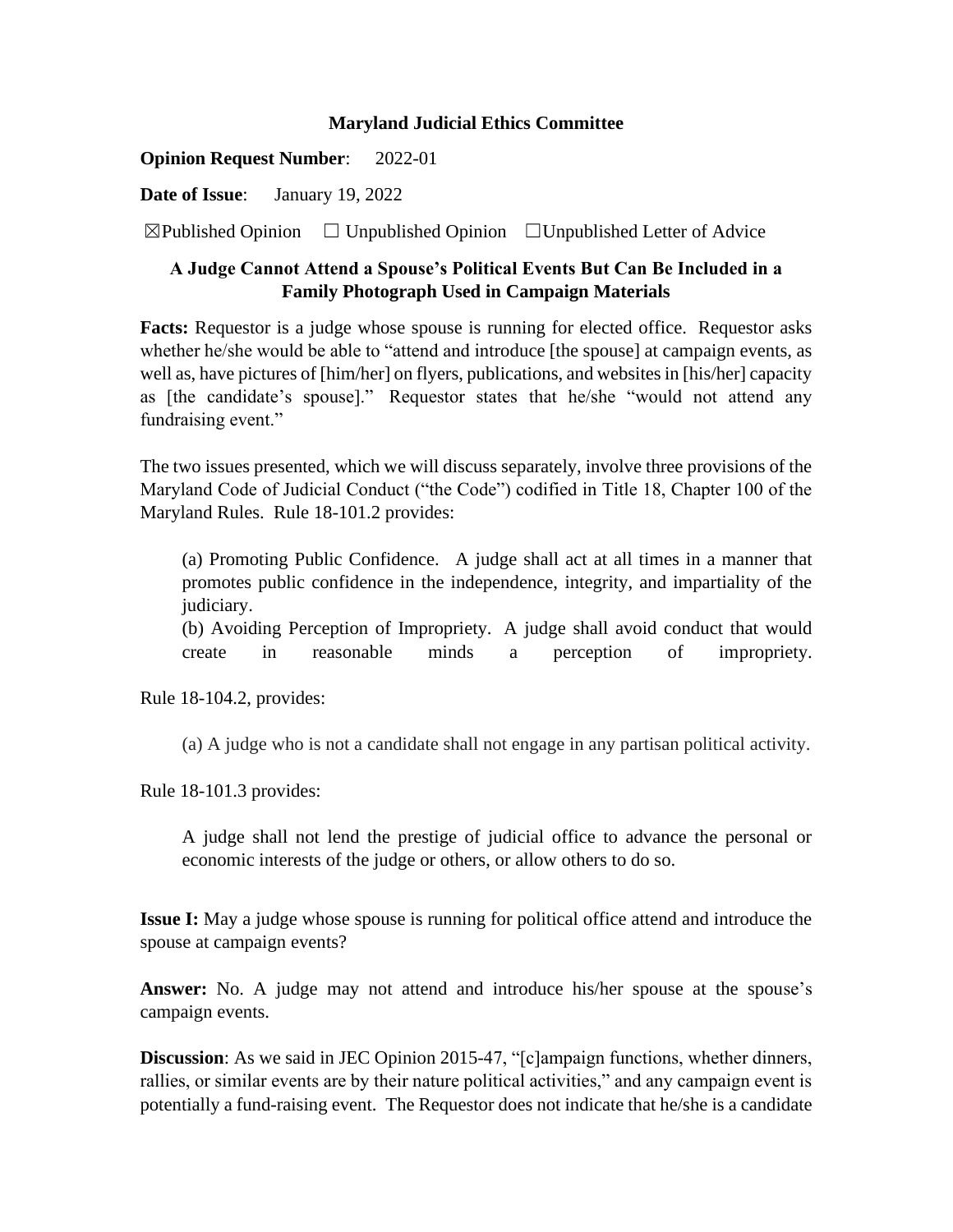**Maryland Judicial Ethics Committee Opinion Request Number:** 2022-01 **Date of Issue**: January 19, 2022  $\boxtimes$  Published Opinion  $\Box$  Unpublished Opinion  $\Box$  Unpublished Letter of Advice Page **2** of **3**

for judicial office under the Code. Therefore, he/she "shall not engage in any partisan political activity." Rule 18-104.2(a). This prohibition reflects the concern that public confidence in the independence and impartiality of the judge will be jeopardized if judges are, or appear to be, politically influenced. In addition, a judge's participation in political activity on behalf of a candidate risks being perceived as a public endorsement of the candidate spouse, which is prohibited, and lending the prestige of judicial office to advance the interests of others. Because the prohibition does not apply to spouses, spouses cannot be precluded from engaging in partisan political activity or seeking elective office. But the Requestor, by attending any campaign events, would be in violation of the Code.

**Issue II:** May the Requestor's picture be included in the spouse's campaign materials and website?

**Answer:** Yes, with limitations.

**Discussion:** As to whether the Requestor's picture may be included in the spouse's campaign materials and website, the Committee, in other opinions, has sought to balance the requirements of the Code with the spouse's interests and right to participate in political activities. For example, political contributions from the spouse's individual funds were permitted (JEC Opinion Request No. 2016-33). We have also permitted the posting of an election sign by a candidate spouse on jointly-owned property (JEC Opinion Request No. 2015-47). In those situations, the judge played no active or express role in the spouse's political activities. *But see* JEC Opinion Request No. 2018-14 (when a spouse posts a political sign for a candidate other than him/herself on jointly owned property, that "creates significant problems for the judge.")

In balancing the requirements of the Code and the candidate spouse's interest in mounting an effective campaign, we believe that the Requestor's photograph may be used in family photographs so long as the Requestor's title or office is not mentioned, there are no visual elements identifying the Requestor as a judge, and no explicit endorsement is featured. We recognize that family photographs are important fixtures in political campaigns and the absence of a spouse in such a photograph would invite speculation and misrepresent to voters the candidate spouse's family situation.

**Application:** The Maryland Judicial Ethics Committee cautions that this Opinion is applicable only prospectively and only to the conduct of the Requestor described herein, to the extent of the Requestor's compliance with this opinion. Omission or misstatement of a material fact in the written request for opinion negates reliance on this Opinion. Additionally, this Opinion should not be considered to be binding indefinitely.